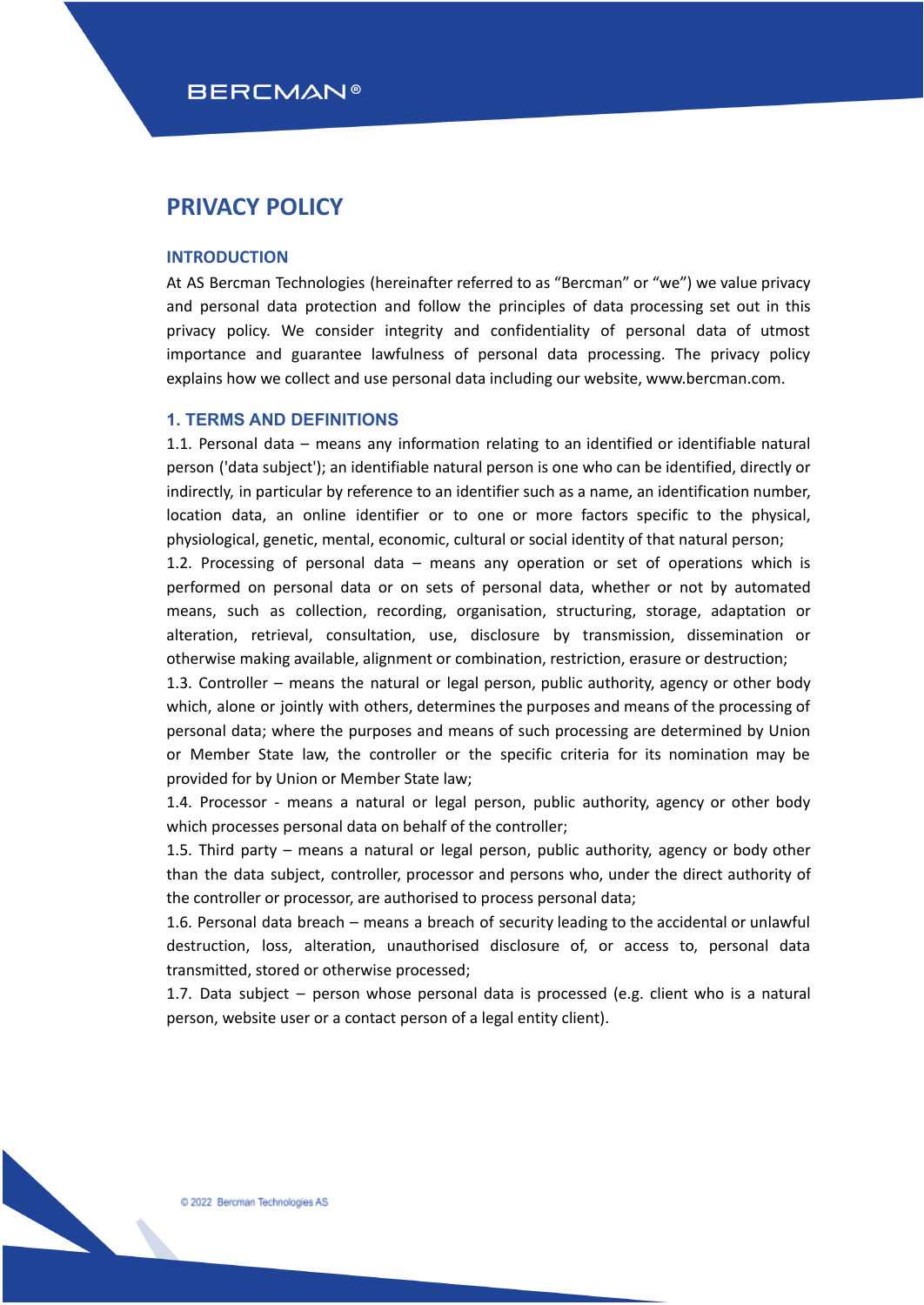### **2. PRINCIPLES**

2.1. Bercman and the processors working for us process person data adhering to following principles:

2.1.1. lawfulness, fairness and transparency – the processing is lawful, fair and transparent to the data subject;

2.1.2. purpose limitation – collected for specified, explicit and legitimate purposes and not further processed in a manner that is incompatible with those purposes;

2.1.3. data minimisation – adequate, relevant and limited to what is necessary in relation to the purposes for which they are processed;

2.1.4. accuracy – the personal data is accurate and up to date; we employ all reasonable measures to ensure that inaccurate personal data is deleted or corrected;

2.1.5. storage limitation – kept in a form which permits identification of data subjects for no longer than is necessary for the purposes for which the personal data are processed;

2.1.6. integrity and confidentiality – processed in a manner that ensures appropriate security of the personal data, including protection against unauthorised or unlawful processing and against accidental loss, destruction or damage, using appropriate technical or organisational measures.

## **3. SECURITY OF PROCESSING**

3.1. Bercman applies necessary, and appropriate to a risk, organisational, physical and technological measures to protect personal data. These measures include rules and procedures for employees, for managing data and IT infrastructure, internal and external networks and also protecting all the equipment and the building of Bercman.

3.2. Bercman has provided relevant training to all employees processing personal data.

3.3. Bercman may use processors to process personal data, we ensure that all our processors process personal data in accordance with our instructions, applicable law and employing all appropriate organisational and technological security measures and additional safeguards if needed to transfer the personal data outside the European Economic Area (EEA).

## **4. SECURITY OF PROCESSING**

4.1. Bercman processes personal data to ensure performance of a contract, to comply with legal obligations, out of legitimate interest, or on the basis of data subject's consent.

4.1.1. We process personal data to ensure performance of a contract is used when we have concluded a contract and the contractual aim is not achievable without processing personal data. On the same basis, we also process potential client's contact information if submitted to us through web form in order to request additional information.

4.1.2. We process personal data on grounds of legitimate interest to improve the quality of our services and for the purpose of business development.

4.1.3. When processing personal data with consent as lawful basis we only process specifically what data subject has consented to. The consent is freely given, specific and

2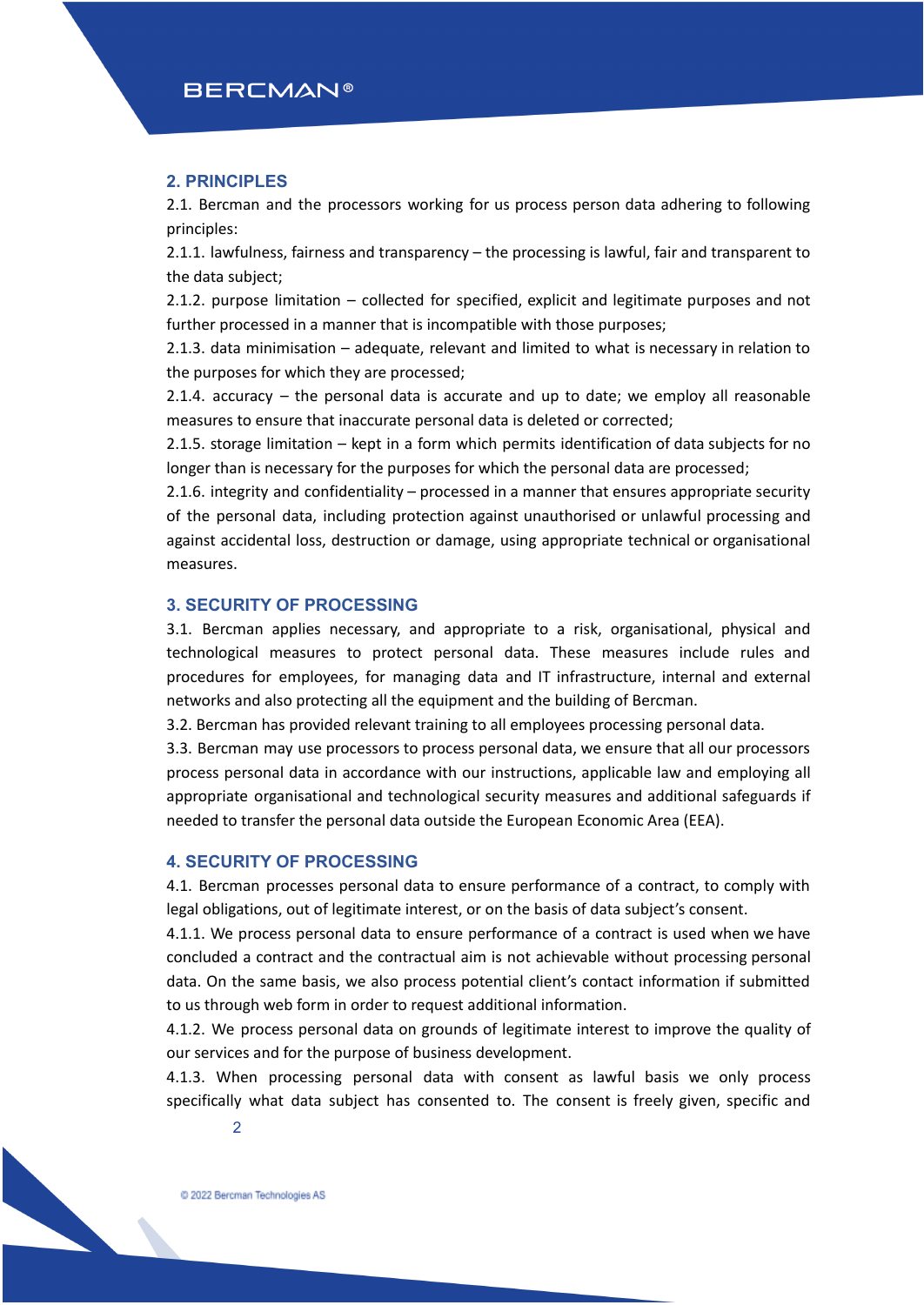informed. Data subject can take back consent at any given time and as easily taken back as it was given.

## **5. DATA CONTROLLER OR DATA PROCESSOR AND COLLECTION OF DATA**

5.1. Bercman can be a controller or a processor in various data processing operations. To ensure data subjects privacy rights Bercman abides by confidentiality principles and strictly limits disclosure of personal data.

5.2. Only the persons authorised by Bercman have the right to modify and process personal data.

5.3. Bercman processes personal data received directly from the data subject (i.e. person who submitted the personal data) or indirectly (through invoicing clients).

### **6. TYPES OF PERSONAL DATA**

6.1. personal data: images caught by traffic cameras. The images are anonymised near instantly. Please read the details from our product Privacy Notice;

6.2. personal data obtained indirectly through invoicing clients and includes clients contact data.

6.3. Internet data: data on website visitors' sessions, cookies, log data and IP addresses;

6.4. Contact data through web form: Company, e-mail, country, subject, message content, added files.

#### **7. PURPOSES OF PROCESSING PERSONAL DATA**

7.1. The purpose of processing the personal data specified in clause 6 of this privacy policy is to:

7.1.1. Improve traffic flows and safety;

7.1.2. send out newsletters and conducting client satisfaction studies;

7.1.3. process purchase and sales invoices;

7.1.4. comply with legal obligations and activities resulting thereof;

7.1.5. contact potential client who request additional information.

## **8. RETENTION OF PERSONAL DATA**

8.1. Bercman anonymises all images of persons caught by its products like Smart Pedestrian Crosswalk device and others near instantly.

8.1.1. We retain accounting documents for 7 years as stipulated in the Accounting Act;

8.2. Bercman retains other data until the end of the respective retention term specified in the company's personal data processing inventory.

8.3. Bercman shall securely destroy and/or delete all personal data that has fulfilled its purpose or upon expiring of the retention term.

3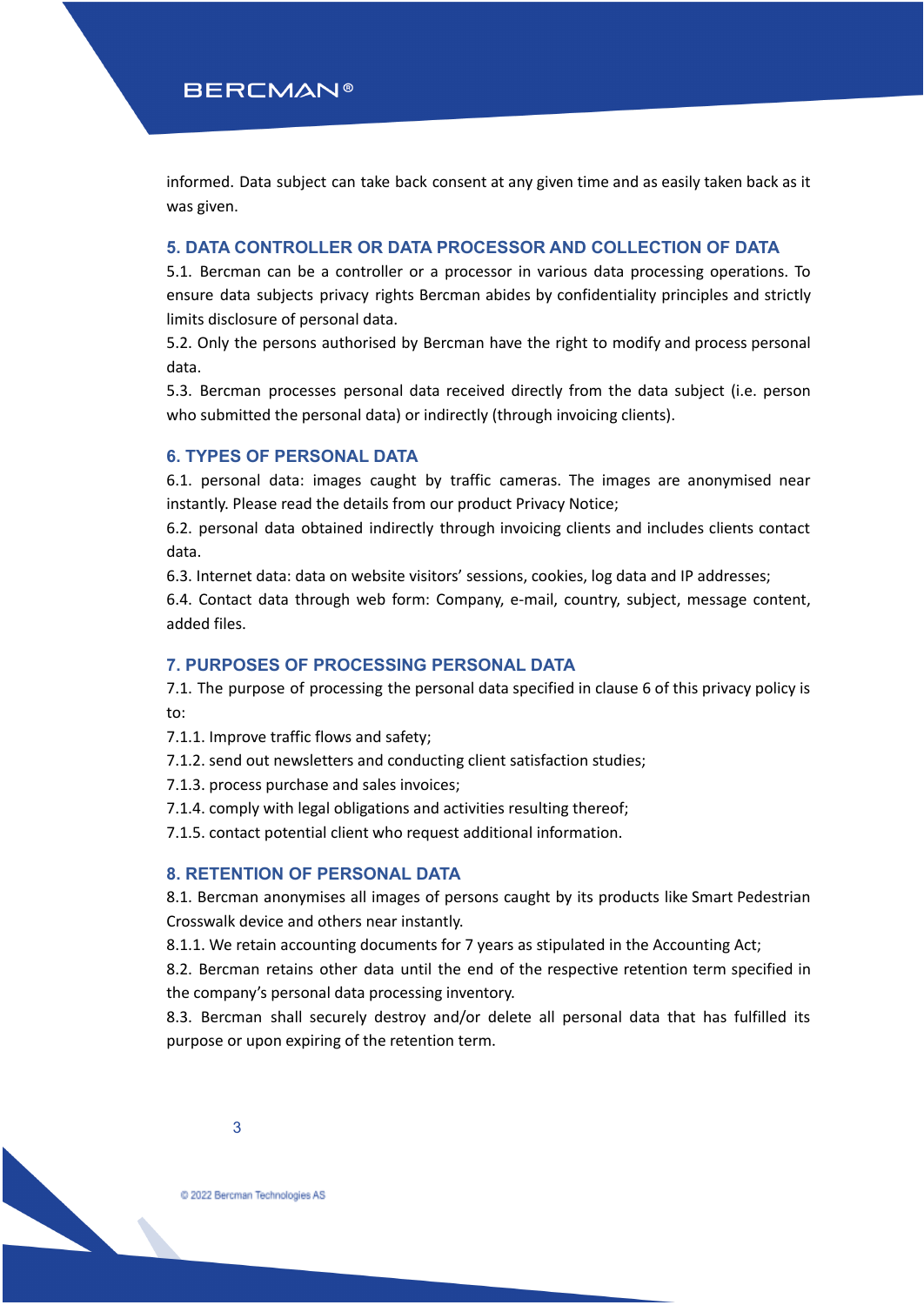## **9. THIRD PARTIES AND DATA PROCESSORS**

9.1. Strictly limited by necessity and pursuant to the purposes, Bercman may forward personal data to third parties and data processors for the following purposes:

9.1.1. for issuing sales invoices;

9.2. Regardless of access restrictions, Bercman shall release a document to an organisation or a person who legal right to request the data (e.g. police, court, supervisory authority etc).

## **10. RIGHTS OF THE DATA SUBJECT**

10.1. The data subject has the right to receive information regarding processing of their personal data. Data subject can obtain a copy of their personal data held by Bercman by submitting a request via e-mail to info@bercman.com.

10.1.1. Bercman has a legal obligation to make sure that a person requesting information about themselves is indeed the person who has the right to receive the data. For this reason, the requesters may have to prove their identity or right to request the data.

10.2. The data subject has the right to deletion of personal data if the processing of personal data took place on the basis of consent.

10.3. The data subject has the right to restrict the processing of personal data.

10.4. Where feasible a data subject has the right to data portability.

10.5. The data subject has the right to lodge a complaint to the Data Protection Inspectorate regarding processing of personal data.

## **11. COOKIES**

11.1. The website administered by Bercman Technologies, www.bercman.com, www.bercman.ee, www.bercman.eu, uses cookies to make the user experience on the website more convenient and the use thereof smoother.

11.2. A cookie is a small text file that a web browser automatically saves in the device used by the user.

11.3. We use cookies to gather anonymous and generalised statistics on the number of website visitors and information on how the website is used to improve our websites user-friendliness.

11.4. It is possible to refuse or block cookies on the device, this may mean that the website may not function properly and all services may not be available. To refuse or block cookies you need to change your browser settings.

## **12. CHANGES TO THE PRIVACY POLICY**

12.1. Personal privacy is important to Bercman and we update this privacy policy regularly. The version published on Bercman website is always the latest version.

4

C 2022 Bercman Technologies AS